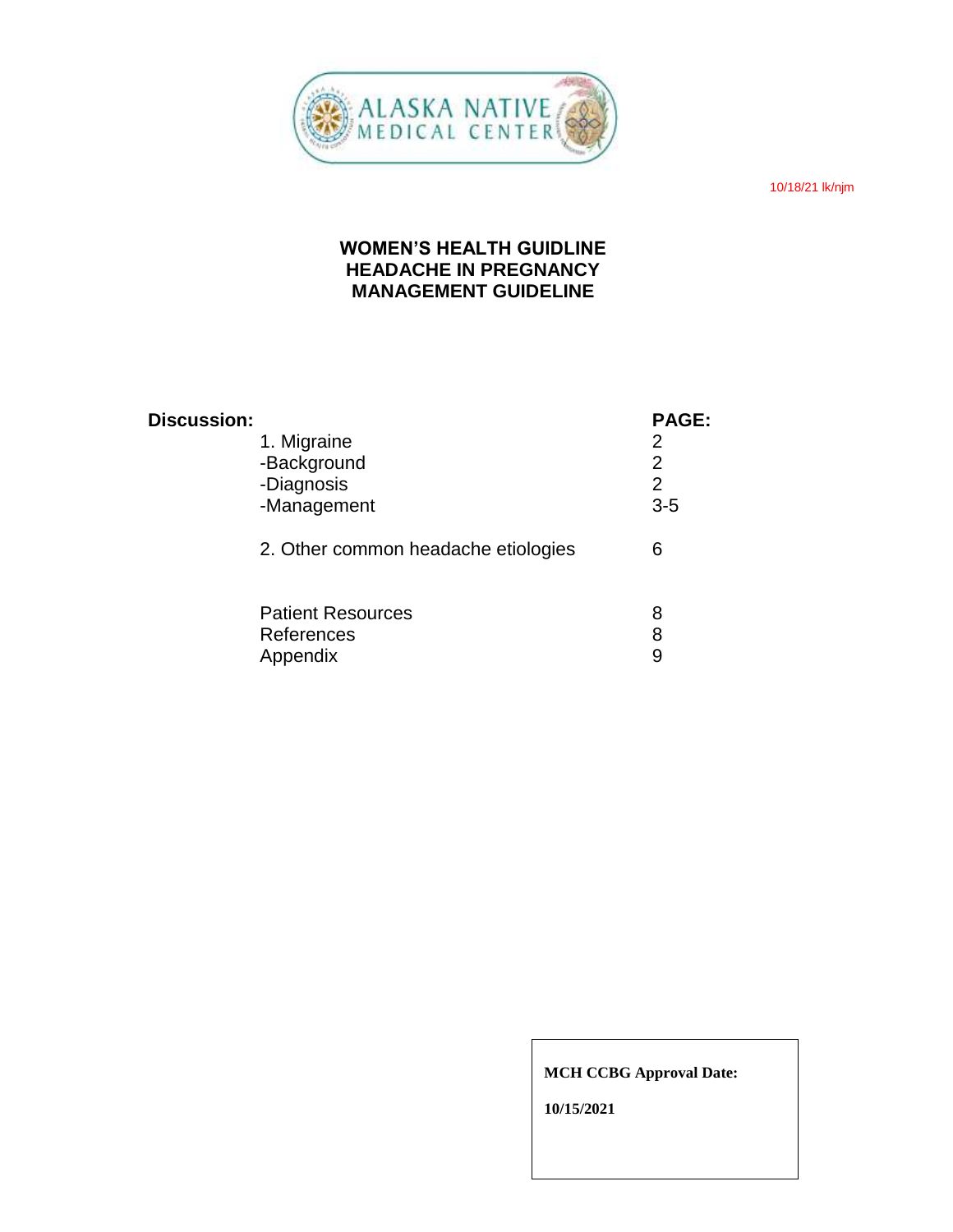### **HEADACHE IN PREGNANCY MANAGEMENT GUIDELINES**

### **1.) MIGRAINE**

#### **Background**

Headache is very common in pregnant women. In addition, migraine prevalence is increased in women and can be related to times of hormonal changes including pregnancy and breastfeeding.

Headache can be a condition by itself, or it can be a symptom of another pathologic process.

Primary headache conditions include:

Migraine headache, tension-type headache, cluster headache

Secondary headache conditions include but are not limited to:

- Preeclampsia, tumor, stroke, thrombosis, medication withdrawal, dehydration, medication side effect, trauma/injury, infection, inflammation.

Given the frequency of migraine headaches and the importance of excluding secondary headache conditions this guideline will focus on that.

Migraine frequency usually decreases early in pregnancy. Migraines improve during the first trimester in approximately one-half of pregnant women, and during the third trimester in up to 87% of women. Only 3-7% of women have new onset migraine during pregnancy, and this is usually during the first trimester.

Migraine episodes recur after delivery. Breastfeeding women have a lower migraine recurrence rate for the first 6 months after delivery.

#### **Diagnosis**

There is no specific confirmatory test to diagnosis migraine headaches. The most important task is to differentiate if a headache is primary or secondary.

The evaluation should start with a detailed history including the following: Age of onset, family history, severity, frequency, duration, location of pain, pain character, associated symptoms especially nausea/vomiting or photo/phonophobia, presence of aura and describe, aggravating and alleviating factors, triggers, and medications used to treat the headache / frequency (include over the counter).

Aura with migraine: (Headache classification Committee of the International Headache Society)

Reversible visual symptoms Reversible sensory symptoms Reversible speech disturbance Develop gradually Aura lasts 5-60 minutes Headache begins during aura or starts within 60 minutes of aura onset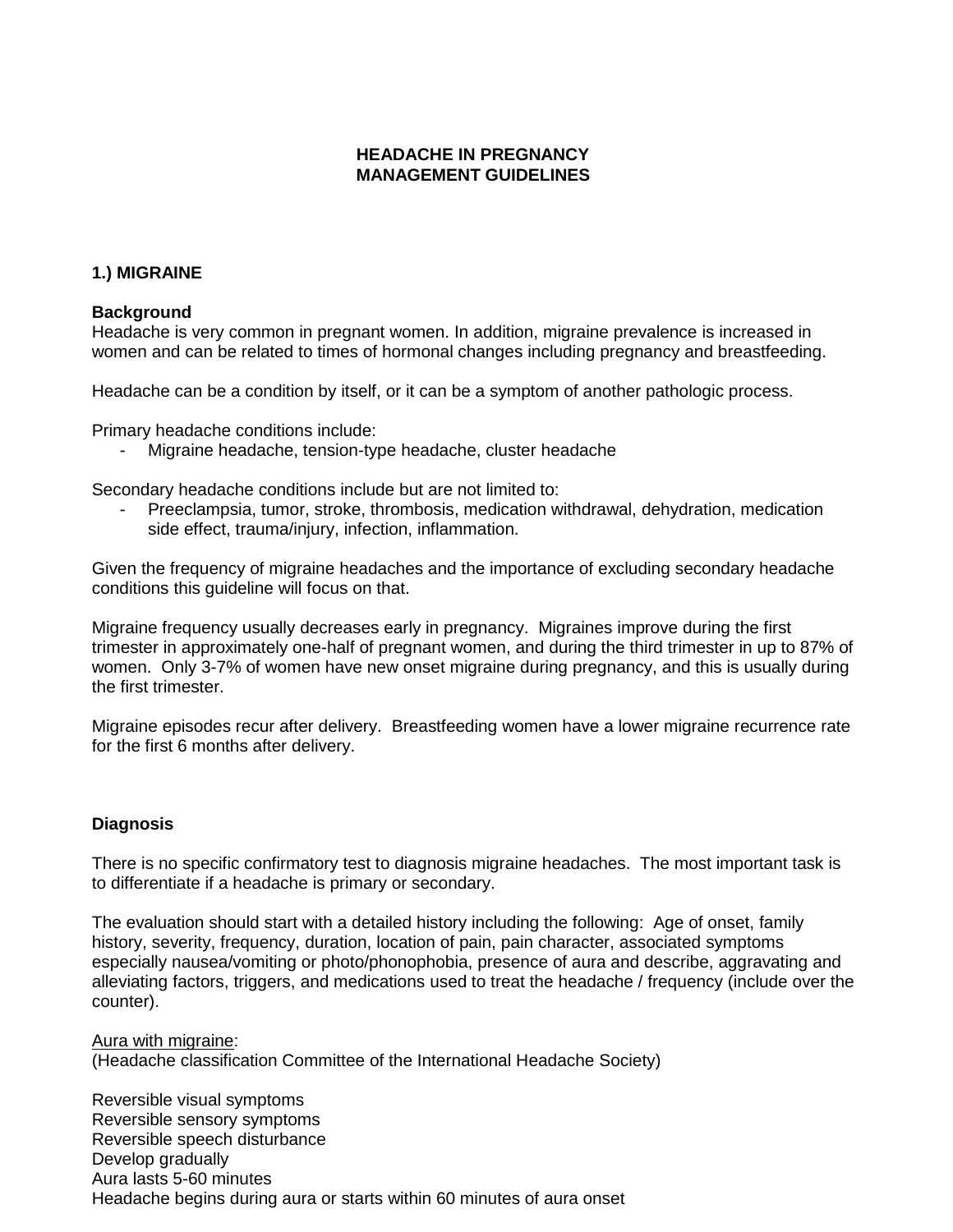Symptoms cannot be attributed to another disorder.

New onset severe headaches in pregnancy may be a cause for concern. Warning signs associated with secondary headache in pregnancy include: hypertension, altered mental status, fever, seizures, abnormal neurologic exam.

Preeclampsia evaluation should be part of the diagnostic work-up in appropriate patients.

Neuroimaging should be considered in selected cases, as well as consultation with Neurology and/or Maternal Fetal Medicine consultants in appropriate patients.

#### **Management Guidelines**

### **A. Management of primary headaches- Refractory Migraine Headache in pregnancy**



Figure 1. Emergency department management of refractory migraine in the pregnant or breastfeeding patient. Medications may be given in sequence after intravenous fluids have been started, with enough time (eg. 10 minutes) between drugs to evaluate response and possible adverse effects. Other dopamine antagonists, such as prochlorperazine, droperidol, or chlorpromazine, may be used. Meperidine usually is administered at 1-1.5 mg/kg. However, body mass index calculations in the pregnant patient should not be used because of unknown contribution of the fetus. Other narcotics are preferable in the emergency department setting in nonpregnant patients. Abbreviation: IV, intravenously. (This figure is used with permission from the publisher. Lucas S, Rawner E. Approach to the pregnant or lactating patients with headache in the emergency department. In: Orr SL, Friedman BW and Dodick DW, editors. Emergency headache: diagnosis and management. United Kingdom: Cambridge University Press; 2017. p. 125-40.) ←

### **B. Medication considerations**

Most drug use is off label. Treatment of refractory migraine should include conversation regarding potential risks and adverse effects.

NSAIDS should be avoided in the first trimester and after 32 wks. Narcotics can lead to neonatal withdrawal depending on frequency of use. Ergots are contraindicated.

Pregnant and breast-feeding women are at higher risk of developing rebound headache from medication overuse.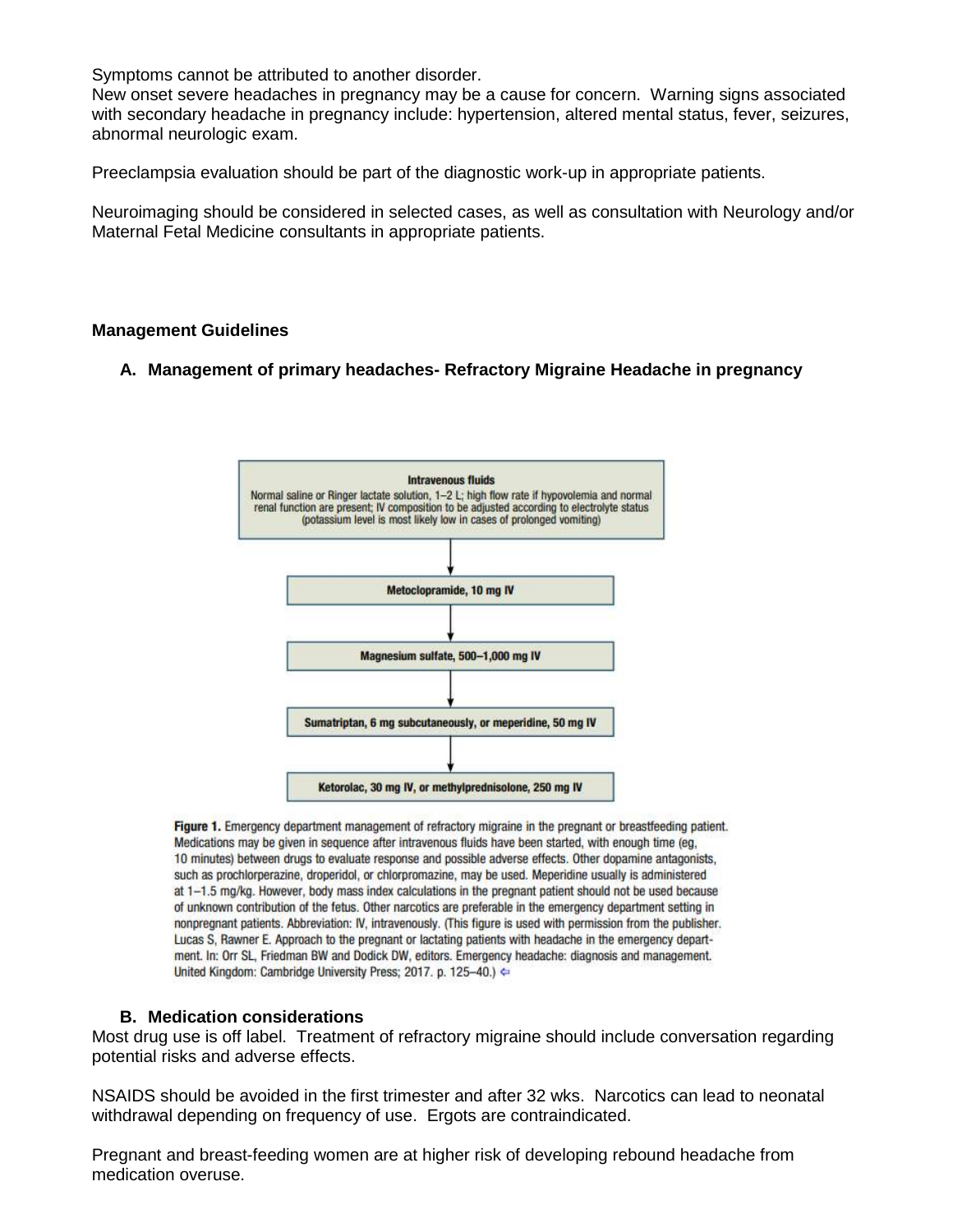| <b>Drug</b>        | <b>Dosage</b>                     | Percentage of<br><b>Patients Who</b><br><b>Reported Total</b><br>Pain Relief*                                                                                        | Percentage of<br><b>Patients Who</b><br><b>Reported Partial</b><br>Pain Relief <sup>t</sup> | Pregnancy<br>Category <sup>t</sup>    | <b>Adverse Effects</b>                                                                                         |
|--------------------|-----------------------------------|----------------------------------------------------------------------------------------------------------------------------------------------------------------------|---------------------------------------------------------------------------------------------|---------------------------------------|----------------------------------------------------------------------------------------------------------------|
|                    |                                   |                                                                                                                                                                      | <b>High Efficacy</b>                                                                        |                                       |                                                                                                                |
| Chlorpromazine     | $2.5 - 12.5$ mg IV                | 53                                                                                                                                                                   | 65                                                                                          | C                                     | Sedation and akathisia.                                                                                        |
| <b>Droperidol</b>  | $0.625 - 2.5$ ma IV               | 40                                                                                                                                                                   | 82                                                                                          | C                                     | dystonia, prolonged QT<br>interval, hypotension, and                                                           |
| Metoclopromide     | 10 mo IV                          | 41                                                                                                                                                                   | 70                                                                                          | B                                     | dizziness                                                                                                      |
| Prochlorperazine   | 5-10 mg N                         | 53                                                                                                                                                                   | 77                                                                                          | $\overline{c}$                        |                                                                                                                |
|                    |                                   |                                                                                                                                                                      | <b>Moderate Efficacy</b>                                                                    |                                       |                                                                                                                |
| Ketorolac          | 30 mg IV                          | Total pain relief at<br>2 hours was not a<br>reported end-point<br>result, but partial pain<br>relief was reported.                                                  | 60                                                                                          | C. but D in<br>the third<br>trimester | Upset stomach, nausea,<br>dizziness, oligohydramnios,<br>and premature closure of the<br>ductus arteriosus     |
| Magnesium          | 1,000 mg IV                       | 36                                                                                                                                                                   | 43                                                                                          | B                                     | Upset stomach, nausea, and<br>diarrhea                                                                         |
| Meperidine         | 50 mg IV                          | 30                                                                                                                                                                   | 58                                                                                          | C                                     | Drowsiness, weakness,<br>dizziness, constipation,<br>itching, urinary retention,<br>and respiratory depression |
| Sumatriptan        | 6 <sub>ma</sub><br>subcutaneously | 35                                                                                                                                                                   | 78                                                                                          | C                                     | Chest tightness, weakness,<br>dizziness, drowsiness, and<br>feeling hot or cold                                |
|                    |                                   |                                                                                                                                                                      | <b>Low Efficacy</b>                                                                         |                                       |                                                                                                                |
| Dexamethasone      | $4-12$ mg $N$                     | Not specifically studied for recurrence                                                                                                                              |                                                                                             | C                                     | Insomnia, bruising, sweating,                                                                                  |
| Methylprednisolone | 250 mg IV                         | prevention, but patients who received<br>this medication tended not to return after<br>study discharge; thus, it may prevent<br>headache recurrence after discharge. |                                                                                             | C                                     | headache, dizziness, nausea,<br>weight gain, confusion, and<br>increased thirst                                |

ues are from weighted averages of the percentages of patients who reported pain relief with medications that were studied in two or more randomized trials with the medication used as a single agent.

the 2014, the U.S. Food and Drug Administration published Content and Format of Labeling for Human Prescription Drug and Biological Products: Requirements for Pregnancy<br>And Lactation Labeling, also referred to as "Pregnanc

Abbreviation: N, intravenously.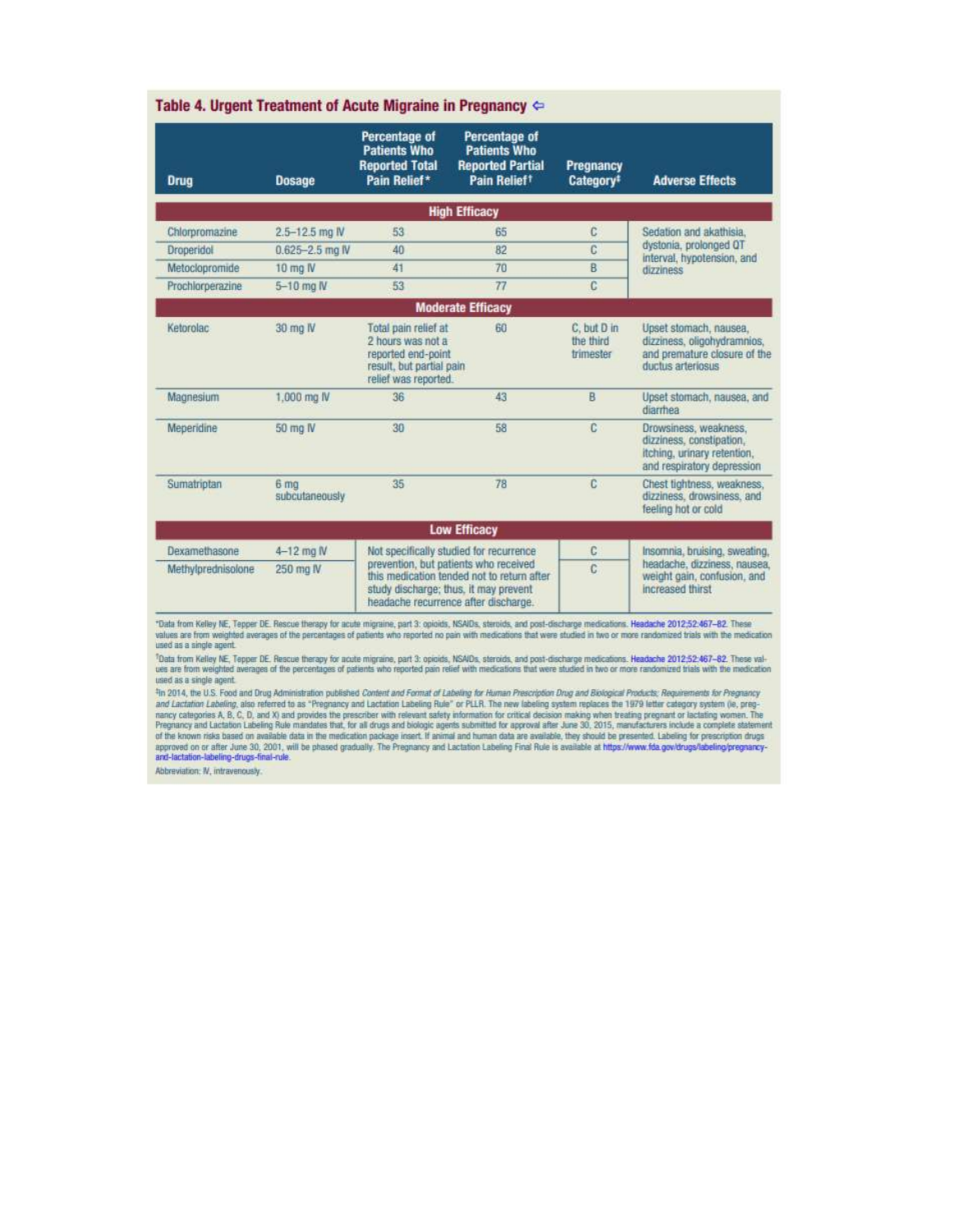### **C. Management of primary -headaches- Migraine in breastfeeding patient**

| <b>Medication</b>                                                                                                                                                                                                                                                                                       | <b>Dosage</b>                                                                                                     | <b>Maternal</b><br><b>Protein</b><br>Binding (%) | American<br><b>Academy</b><br>of Pediatrics<br>Rating*                                                                                                              | Hale's<br>Lactation<br>Risk <sup>†</sup> | <b>Cautions</b>                                                                                                |
|---------------------------------------------------------------------------------------------------------------------------------------------------------------------------------------------------------------------------------------------------------------------------------------------------------|-------------------------------------------------------------------------------------------------------------------|--------------------------------------------------|---------------------------------------------------------------------------------------------------------------------------------------------------------------------|------------------------------------------|----------------------------------------------------------------------------------------------------------------|
|                                                                                                                                                                                                                                                                                                         |                                                                                                                   |                                                  | <b>High Efficacy</b>                                                                                                                                                |                                          |                                                                                                                |
| Chlorpromazine                                                                                                                                                                                                                                                                                          | 2.5-12.5 mg IV                                                                                                    | 95                                               | May be of concern                                                                                                                                                   | L <sub>3</sub>                           | None through breast-<br>feeding, but infants<br>should be observed for<br>possible sedation and<br>hypotension |
| Droperidol                                                                                                                                                                                                                                                                                              | $0.625 - 2.5$ mg IV                                                                                               | Greater than 90                                  | Not reviewed <sup>1</sup>                                                                                                                                           | L <sub>3</sub>                           |                                                                                                                |
| Metoclopramide                                                                                                                                                                                                                                                                                          | 10 mg IV                                                                                                          | 30                                               | May be of concern                                                                                                                                                   | 12                                       |                                                                                                                |
| Prochlorperazine                                                                                                                                                                                                                                                                                        | 5-10 mg IV                                                                                                        | 90                                               | Caution with use                                                                                                                                                    | L <sub>3</sub>                           |                                                                                                                |
|                                                                                                                                                                                                                                                                                                         |                                                                                                                   |                                                  | <b>Moderate Efficacy</b>                                                                                                                                            |                                          |                                                                                                                |
| Ketorolac                                                                                                                                                                                                                                                                                               | 30 mg IV                                                                                                          | 99                                               | Compatible                                                                                                                                                          | L2                                       | None through breast-<br>feeding                                                                                |
| Magnesium                                                                                                                                                                                                                                                                                               | 1,000 mg IV                                                                                                       | 0                                                | Compatible                                                                                                                                                          | L1                                       | None through breast-<br>feeding                                                                                |
| Meperidine                                                                                                                                                                                                                                                                                              | 50 mg IV                                                                                                          | $65 - 80$                                        | Compatible                                                                                                                                                          | L2 (L3 in early<br>postpartum<br>period) | Sedation, poor latching,<br>and neurodevelopmental<br>delay                                                    |
| Sumatriptan                                                                                                                                                                                                                                                                                             | 6 mg subcutaneously                                                                                               | $14 - 21$                                        | Compatible                                                                                                                                                          | L3                                       | None                                                                                                           |
|                                                                                                                                                                                                                                                                                                         |                                                                                                                   |                                                  | <b>Low Efficacy</b>                                                                                                                                                 |                                          |                                                                                                                |
| Dexamethasone                                                                                                                                                                                                                                                                                           | 4-12 mg IV                                                                                                        | $70 - 77$                                        | Not reviewed                                                                                                                                                        | L3                                       | Infant growth and<br>development may be<br>affected with long-term<br>maternal use                             |
| Methylprednisolone 250 mg IV                                                                                                                                                                                                                                                                            |                                                                                                                   | 77                                               | Compatible                                                                                                                                                          | 12                                       |                                                                                                                |
| 1. Contraindicated<br>2. Requires temporary cessation of breastfeeding<br>3. Effects unknown but may be of concern<br>5. Usually compatible<br><sup>1</sup> Hale's Lactation Risk Categorias include the following:<br>L1 Safest<br>L <sub>2</sub> Safer<br>L3 Moderately safe<br>L4 Possibly hazardous | 4. Medications that have been associated with significant effects on some infants and should be used with caution |                                                  | Data from Sachs HC. The transfer of drugs and therapeutics into human breast milk: an update on selected topics. Committee On Drugs. Pediatrics 2013;132: e796-809. |                                          |                                                                                                                |

### **D. Migraine prevention during pregnancy**

Valporic acid and topiramate are considered teratogens and should not be used for migraine prevention during pregnancy.

Options include:

Riboflavin 200mg BID PO, may discolor urine (Not in ANMC formulary) Magnesium oxide 200mg up to qid, or 400mg BID, may cause diarrhea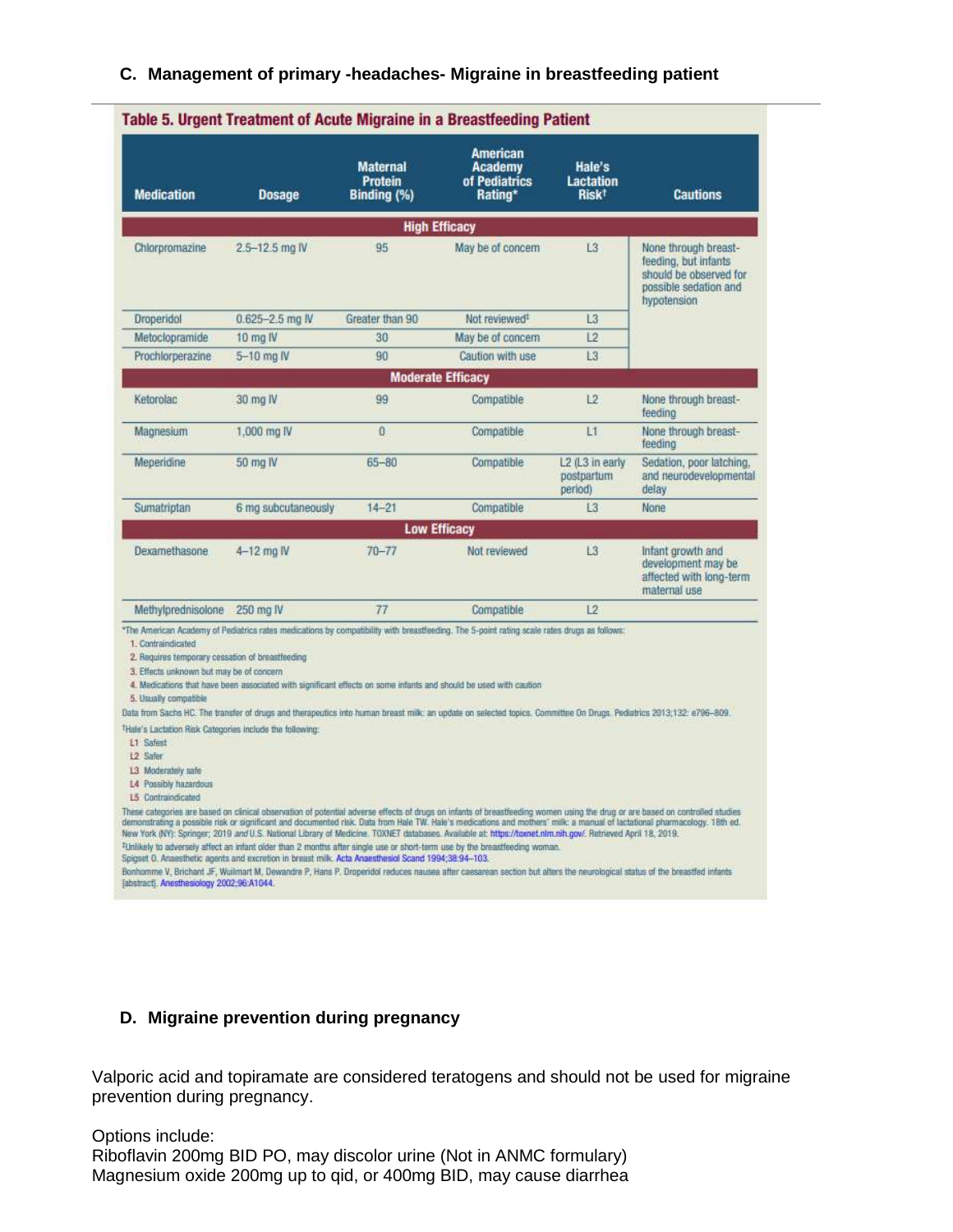Other preventative medications may be discussed with Pharmacy, Neurology, and Maternal Fetal Medicine consultants.

Non-pharmacological treatment:

-A headache diary can help identify triggers to avoid.

-Common triggers include fluctuations in caffeine, poor sleep, stress, chocolate, dehydration, artificial sweeteners.

-Exercise can reduce migraine burden.

-Mindfulness, cognitive-behavioral therapy can help reduce stress and promote wellness.

Referrals to Complementary Medicine and Traditional healing can be offered. (See Appendix 1)

### **2.) Other common headache etiologies**

Pain is the most common symptom experienced during migraine, but other signs and symptoms usually accompany pain. The pain may begin as ill-defined and diffuse but may become localized. Pain is unilateral in 60% of patients and often is accompanied by muscle tightness or tenderness in the neck area. The character of migraine pain is throbbing, pounding, or pulsating in approximately 80% of patients, and pain is moderate to severe in 70% of patients at any given time in the headache episode. Different pain rating scales have been used, most commonly a 1–10 scale; sometimes only differentiation between mild-to-moderate or moderate-to-severe pain is documented.

In almost 80% of patients, physical activity may worsen migraine so severely that these patients prefer to lie still. This is called a sensitization phenomenon and may be explained to patients as a magnified perception of sensations. This is also seen with light and sound sensitivity (photophobia is reported in 66% of patients, and phonophobia in 49% of patients). Gastrointestinal symptoms are also common in patients with migraine, with nausea reported in 36% and vomiting in 18%. Rarely, diarrhea is reported. These symptoms vary not only between patients but also between headache episodes in each patient. Most patients with migraine experience two to four episodes per month, and almost one-half of patients report headache lasting at least 24 hours. A simplified definition of migraine versus tension-type headache is found in Table 1

|                              | <b>Migraine</b>                                                                    | <b>Tension-Type Headache</b>                                                             |
|------------------------------|------------------------------------------------------------------------------------|------------------------------------------------------------------------------------------|
| <b>Duration</b>              | Usually lasts 4-72 hours                                                           | Usually lasts 30 minutes to 7 days                                                       |
| Pain intensity               | Moderate-to-severe                                                                 | Mild-to-moderate, low-impact                                                             |
| Location                     | Often unilateral (60%)                                                             | <b>Usually bilateral</b>                                                                 |
| Pain quality                 | Throbbing, pounding, pulsatile,<br>and exacerbated by routine<br>physical activity | Tight, squeezing, vice-like, and not<br>exacerbated by movement                          |
| <b>Associated conditions</b> | Nausea, vomiting, or both; also,<br>photophobia and phonophobia                    | Not associated with nausea or<br>vomiting; photophobia or phonopho-<br>bia occurs rarely |

# **Table 1. Migraine Versus Tension-Type Headache**

Data from The international classification of headache disorders, 3rd edition (beta version). Headache Classification Committee of the International Headache Society. Cephalalgia 2013;33:629-808.

### Warning Signs

Although a patient may have a long history of migraine or other primary headache, atypical features of a headache may warrant diagnostic studies or consultation with a specialist. For a "worst headache of my life," an urgent care visit may be warranted.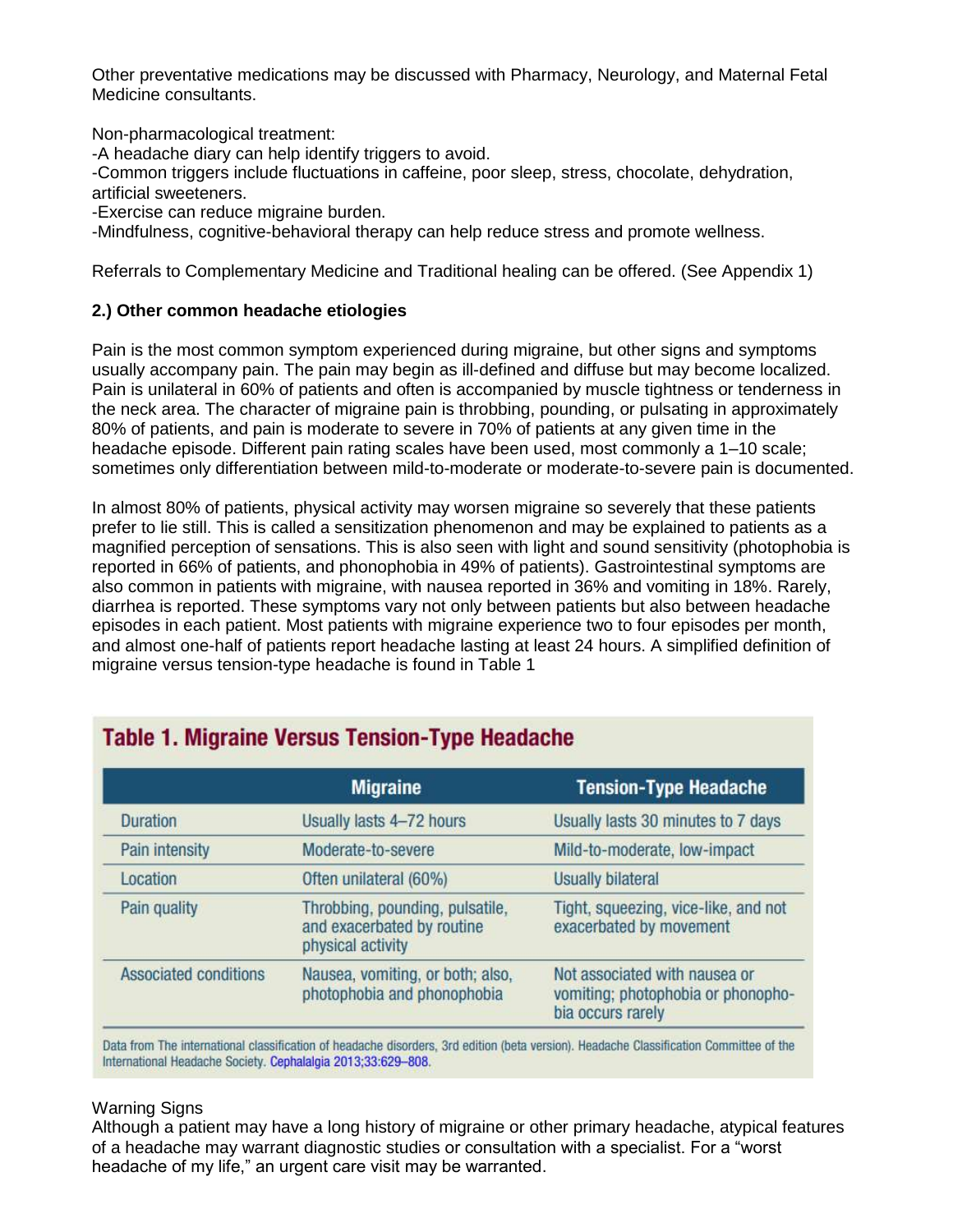Daily headache associated with obesity, the use of daily "cyclines" (tetracycline, doxycycline), or ingestion of high doses of vitamin A may point to idiopathic intracranial hypertension. These and other warning signs should be carefully examined. A variation of the useful "SNOOP" mnemonic for identifying warning signs is shown in Box 5.

## **Box 5.**

Identification of Warning Signs and Symptoms from Patient's History and Physical Examination

- **S**ystemic symptoms (fever or weight loss) or secondary risk factors (cancer or immunosuppression)
- Neurologic symptoms or signs
- Onset—abrupt (thunderclap; peaking at less than 1 minute)
- Older age (40–50 years; perimenopause may be an extenuating circumstance)
- Progressive headache or change in usual history
- **P**ostural headache
- Precipitated by Valsalva maneuver, exertion, cough, or sexual activity
- Pulsatile tinnitus, diplopia, and transient visual changes (pseudotumor)
- Pregnancy

### Tension-Type Headache

Tension-type headache is the most common form of primary headache encountered in populationbased studies, but as a milder headache compared with others, usually it does not result in medical consultation. Typically, the pain is described as holocephalic or bilateral; pressure, squeezing or vice-like; and mild-to-moderate in severity [Table 1.](https://www.acog.org/clinical/journals-and-publications/clinical-updates/2019/07/migraine-and-other-headache-disorders#practice-bulletin-figures-1) Duration of these headache episodes can be 30 minutes to 7 days. Chronic tension-type headache (lasting longer than 15 days per month) may be bothersome and concerning. Secondary causes, such as medication overuse headache, dental problems, cervical dysfunction, or comorbid conditions (depression and anxiety), should be evaluated, but some preventive medications may be used to treat chronic tension-type headache. The tricyclic antidepressants have been found to be effective.

### Cluster Headache

Cluster headache is one of the few types of headache that are more common in men than in women. The terminology is derived from the fact that it tends to occur in a series, usually at similar times of the year. Approximately 85% of patients have episodic cluster headache with an episode lasting from weeks to months and a remission lasting from months to years. The remaining proportion of patients have chronic cluster headache lasting a month or longer within a year with no remission.

This is a quadrant headache, retro-orbital, unilateral, and severe. The pain is described as boring, stabbing, or burning, and attacks last 15 minutes to 3 hours. Ipsilateral parasympathetic activation is associated with cluster headache and may consist of conjunctival injection or tearing, nasal congestion or rhinorrhea, miosis or ptosis, eyelid edema, or forehead sweating. Usually, attacks are associated with circadian periodicity, and they tend to occur at the same time of day or night, with variable frequency from daily to several times a day.

These headache episodes may be difficult to manage and are best managed by headache specialists. Acute commonly includes injectable medication, high-flow oxygen, or both.

Preventive therapy usually involves multiple agents and includes calcium channel blockers and antiepileptic drugs.

### Abuse and Headache

The close relationship that a woman may develop with her obstetrician–gynecologist may facilitate discussion regarding abuse. Lifetime prevalence of abuse is approximately 25% in the general population as well as in a headache clinic specialty population. Physical, sexual, or psychologic abuse varies between 13% and 27% in various childhood studies, and many population-based studies show a role of abuse in the subsequent development of migraine, especially chronic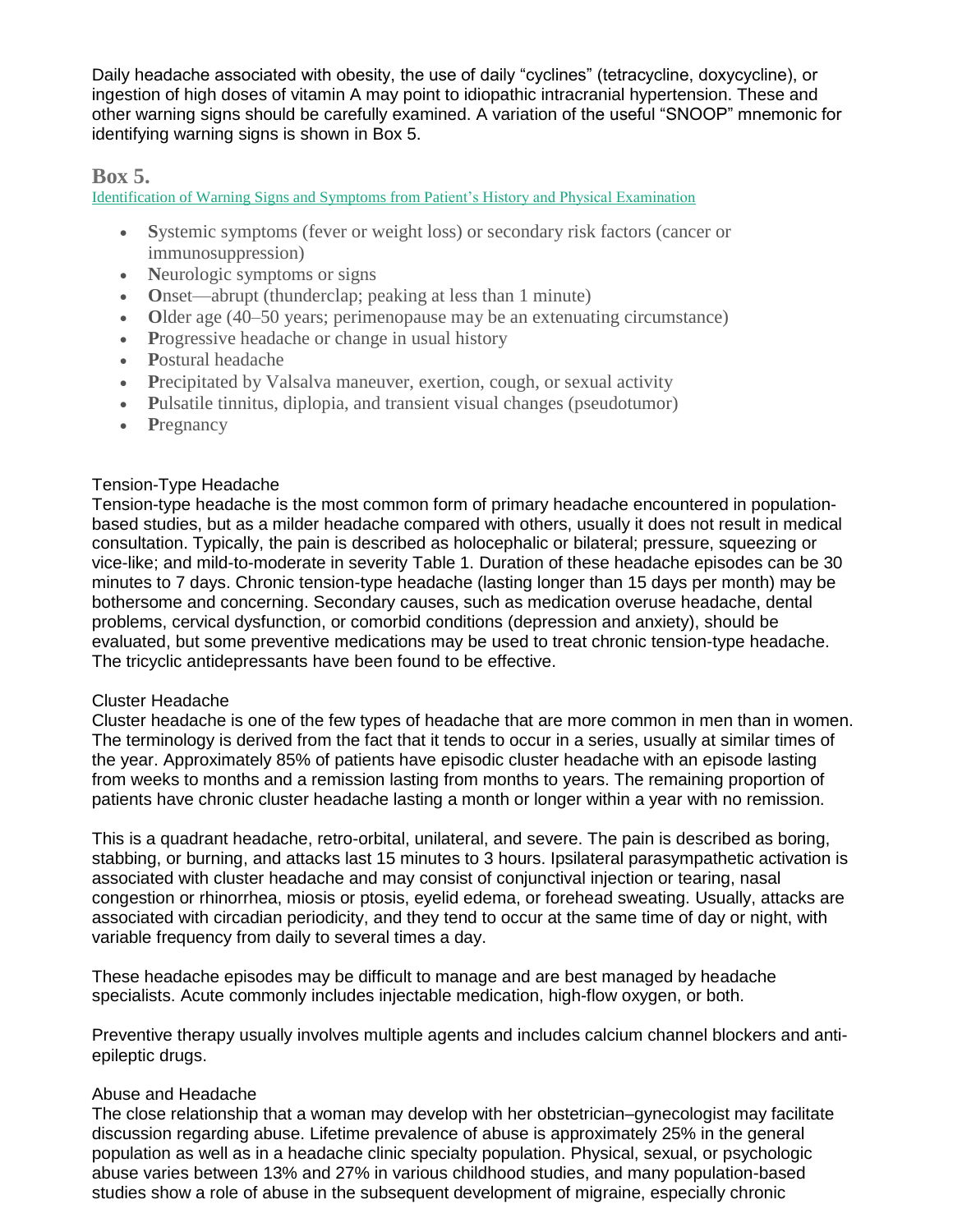migraine. A patient should be questioned about a history of abuse and age of onset because this may be important in the choice of management strategies. A woman's perception of trauma or abuse may be more important than the event itself, and mental health intervention may be beneficial in management. Resilience to a traumatic experience is complex and an area of considerable research. The headache episodes associated with abuse may be difficult to treat, and this may be a strong reason for referral.

### **Resources For Patients**

American Headache Society. Resources: infographics from the American Headache Society. Available at: [https://americanheadachesociety.org/resources/infographics/.](https://americanheadachesociety.org/resources/infographics/) (Accessed 8/30/21)

National Headache Foundation. Resources. Available at: [https://headaches.org/resources/.](https://headaches.org/resources/) (Accessed 8/30/21)

Referrals to Complementary Medicine and Traditional healing can be offered. (See Appendix 1)

### **References:**

American College of Obstetricians. Clinical Updates in Women's Health Care: Migraine and Other Headache Disorders, Volume XVIII, Number 4, July 2019 (Accessed 9/6/21)

Revell K, Morrish P. Headaches in pregnancy. The Obstetrician & Gynaecologist. [Volume16,](https://obgyn.onlinelibrary.wiley.com/toc/17444667/2014/16/3) Issue [3,](https://obgyn.onlinelibrary.wiley.com/toc/17444667/2014/16/3) July 2014, 179-184 <http://dx.doi.org/10.1111/tog.12101> (Accessed 9/6/21)

Headaches in over 12s: diagnosis and management (NICE), Clinical guideline [CG150] Published: 19 September 2012 Last updated: 12 May 2021 (Accessed 9/6/21)

**Other** 

Society guideline links: Migraine and other primary headache disorders, UpToDate [https://www.uptodate.com/contents/society-guideline-links-migraine-and-other-primary-headache](https://www.uptodate.com/contents/society-guideline-links-migraine-and-other-primary-headache-disorders?search=headache%20in%20pregnancy&topicRef=4797&source=see_link)[disorders?search=headache%20in%20pregnancy&topicRef=4797&source=see\\_link](https://www.uptodate.com/contents/society-guideline-links-migraine-and-other-primary-headache-disorders?search=headache%20in%20pregnancy&topicRef=4797&source=see_link) (Accessed 9/6/21)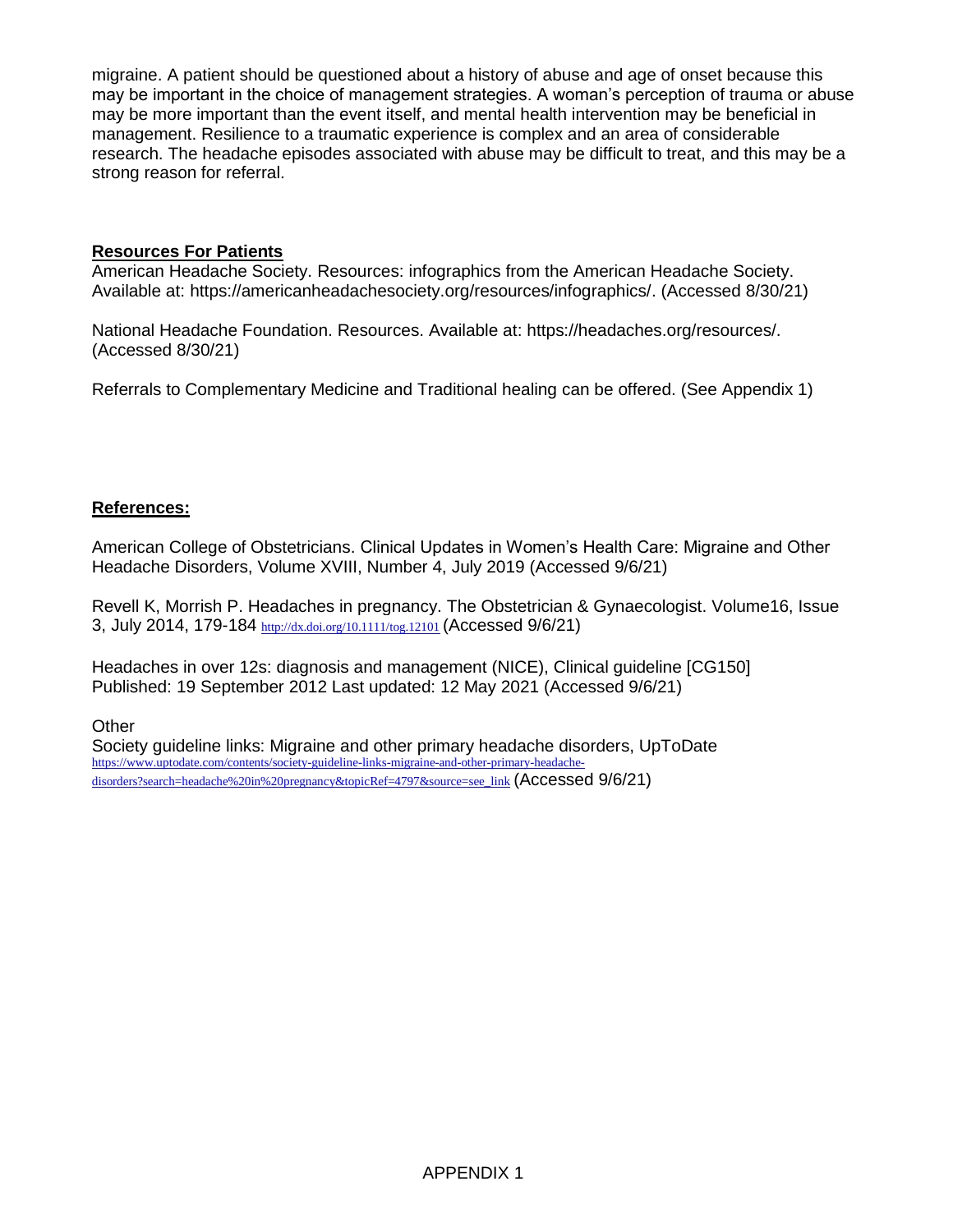# **Complementary Medicine Clinic – Referral and Scheduling Guideline**

#### **Summary**

The Anchorage Native Complementary Medicine Clinic (CMC) is located on the third floor of the Mt. Marathon Building at 4201 Tudor Centre Drive and can be reached at (907) 729-4320.

CMC works in partnership with the Primary Care Departments and accepts referrals for eligible Customer-Owners (COs) who live in the Anchorage Service Unit (ASU) and Villages– see Appendix.

**Anchorage Native Primary Care Clinics (ANPCC)** are located at 4320 Diplomacy Drive and can be reached at:

- Anchorage Native Primary Care Clinic (907) 729-3300
- Obstetrics and Gynecology (OB/GYN) (907) 729-3100
- Pediatrics (907) 729-1000
- Anchorage Service Community Clinics (see Appendices)

**Valley Native Primary Care Clinic (VNPCC)** is located at 1001 Knik Goose Bay Road and can be reached at (907) 631-7800.

#### **Services**

**Complementary Medicine** provides the following services:

#### **Chiropractic**

- Treatment for musculoskeletal conditions of twelve (12) months or less
- New injury to a chronic area with a clear traumatic mechanism of injury will be treated to preexisting injury status.

#### **Clinical Massage Therapy**

This is an adjunct service to chiropractic care and is not a direct referral modality.

#### **Acupuncture**

- All referrals must be for conditions with duration of twelve (12) months or less.
- See guidelines for direct referrals to acupuncture. For other conditions acupuncture is an adjunct to chiropractic care.

#### **Access**

**Complementary Medicine** provides the following access:

- Chiropractic and Acupuncture evaluation within 5 days of referral.
- Clinical Massage Therapy is referral by a Chiropractic provider only.
- Pregnant non-beneficiaries may be seen in CMC if they meet the ANMC eligibility guidelines.
- All customer-owners are scheduled for an initial evaluation examination with a Chiropractic Provider except for direct referrals to Acupuncture.

#### **Referral and Scheduling Guidelines**

- The customer-owner will be called within 24 hours of the referral by the CMC front desk staff a minimum of 2 times to initiate a scheduled appointment after a referral is received.
- If the customer owner does not schedule and keep appointment within 30 days of referral date a new referral is required.
- Customer-owners will be offered an appointment based on availability and the customer-owner preference.

#### **Appointment Lengths**

|              | <b>New Visit (NV)</b>                       | Follow up visit (FV)                                                           |
|--------------|---------------------------------------------|--------------------------------------------------------------------------------|
| Chiropractic | 45 min.<br>45 min. for complex<br>referrals | 15 min.<br>30 min. for C-O's with complex conditions determined<br>by provider |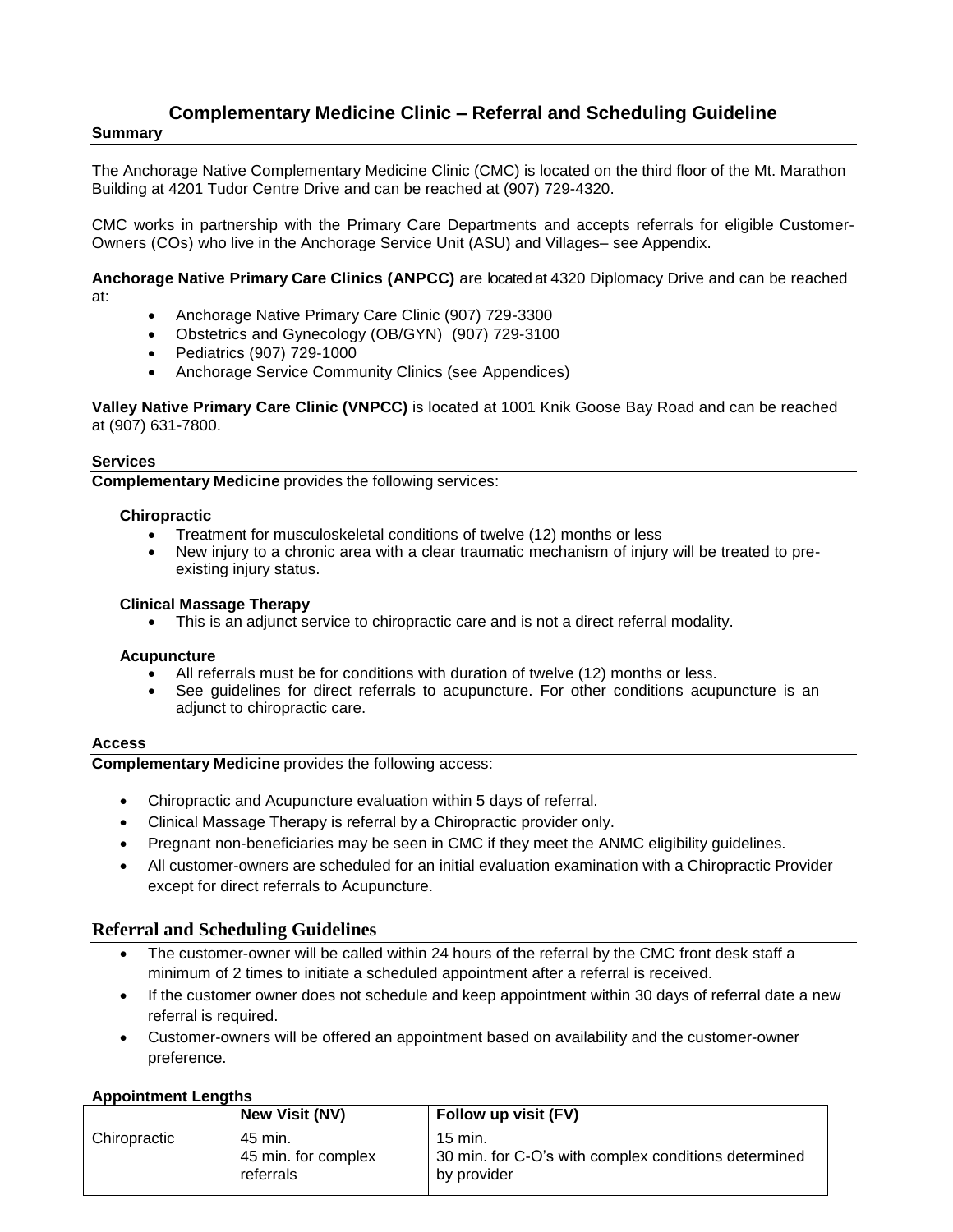| Acupuncture          | 45 minutes                                    | 45 minutes |
|----------------------|-----------------------------------------------|------------|
| Massage<br>Therapist | 45 min. appt. with 30 min. hands on treatment |            |

### **Guidelines for Chiropractic referrals**

- All referrals must be of musculoskeletal nature of twelve (12) months or less including**:**
	- o Spine/rib/extremity pain

o Radicular pain

o Sprains/strains

- o Headaches
- Injuries associated with fracture will not be seen for 10 weeks following date of injury.

### **Guidelines for direct Acupuncture referrals**

- All direct referrals must be for conditions listed below with duration of twelve (12) months or less.
	- o Bell's Palsy
	- o Herpes Zoster
	- o Sinusitis
	- o Temporal mandibular joint pain
	- o Abdominal pain
		- **After allopathic treatments**
		- have been explored
	- o Cancer related side effects ■ Pain, fatigue, nausea, vomiting, emotional distress, neuropathy, hot flashes, constipation, xerostomia, or xerophthalmia
- o Hyperemesis in pregnancy
- o Carpal Tunnel
- o Headache in pregnancy
- o Post-partum conditions
	- **Fatigue, pelvic pain, or** insufficient lactation
- o Dysmenorrhea
- o Amenorrhea
- o Menopause Symptoms
	- **Hot flashes or vaginal dryness**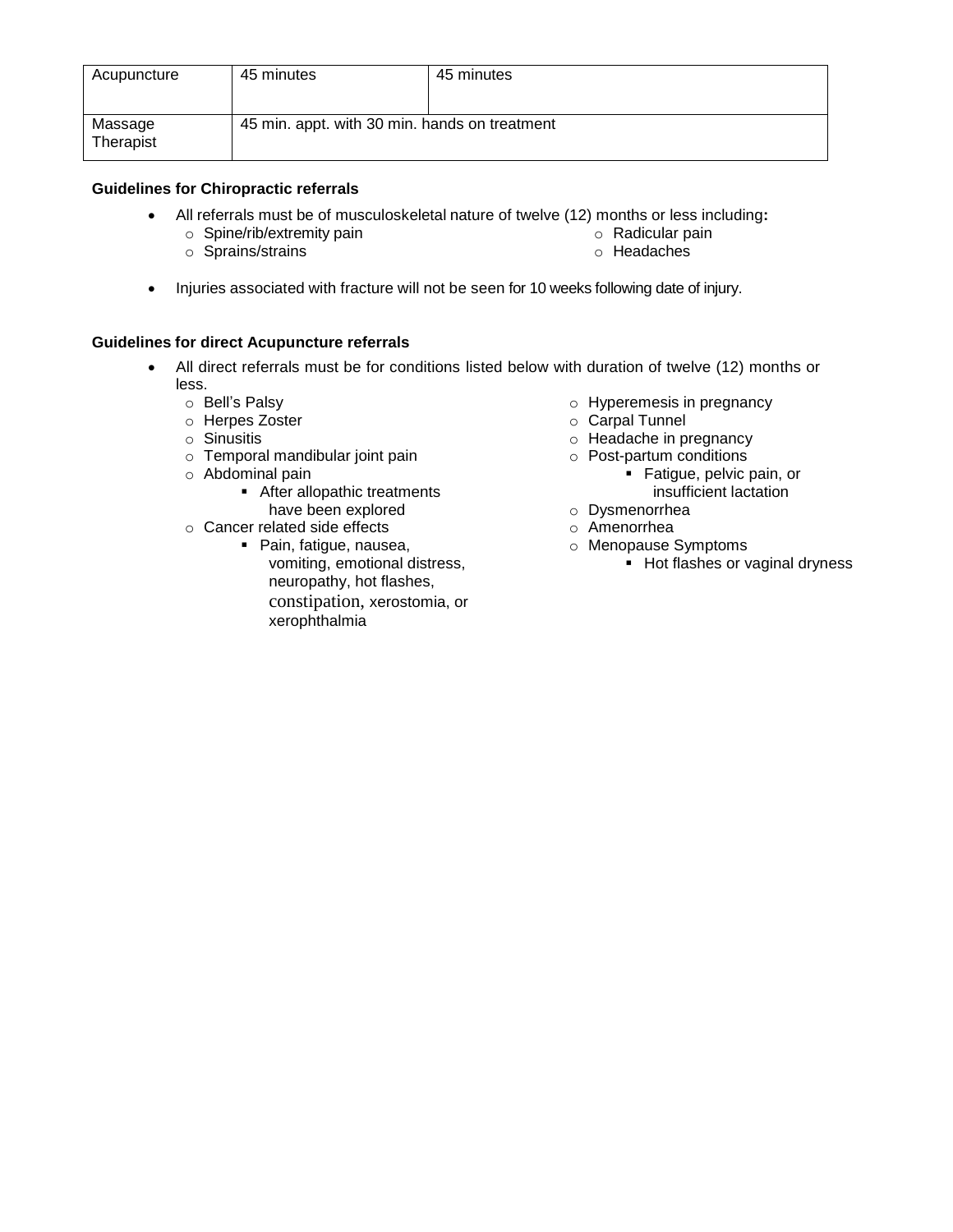#### **Contraindications**

#### **Chiropractic Contraindications**

- Customer-owners with parasitic skin infections will not be accepted until cleared by their Primary Care Provider (PCP).
- Syrinx: No adjustments in area of syrinx.
- Spinal cord stimulator: No adjusting in region of stimulator.
- Stroke: No cervical spine adjustments.
- Carotid stenosis: No cervical spine adjustments.
- Prolotherapy: No adjusting the treated region for 6 weeks
- Instability: No adjusting in area of instability
- Surgical hardware: No adjusting in region of surgical hardware.
- Fusion: No adjusting in region of fusion.
- Fracture: No adjusting in area related to the fracture for 10 weeks.
- Aneurysm:
	- o No cervical adjusting for cervical and head aneurysms.
	- o No lumbar adjusting for abdominal aneurysms >5cm.
- Active Metastasis/Bone Malignancy: No adjusting in area.
- Chiari Malformation
- Acute infection: Such as osteomyelitis, septic discitis, and tuberculosis of the spine.

#### **Acupuncture Contraindications**

Bleeding disorders.

#### **Communication Process**

- All initial consults will be entered via Electronic Health Record (EHR) outlining findings and recommendations for care to include: treatment plan, treatment rendered, and anticipated followup.
- A discharge, discontinued and declination treatment letter will be sent via EHR to the referring primary care provider to inform them of the customer-owner status.
- The referring provider will notify the customer-owner of the declination status if declined for care.

### **Metrics and Review**

- Quality review of referrals and this guideline will occur on an on–going basis. Metrics to include:
	- o Time from referral to the initial evaluation.
	- o Customer Service Survey
	- $\circ$  3<sup>rd</sup> next available  $\leq$  5 days
	- o Training and education needs can be requested by any departments.
	- o Communication processes
	- o DNKA rate